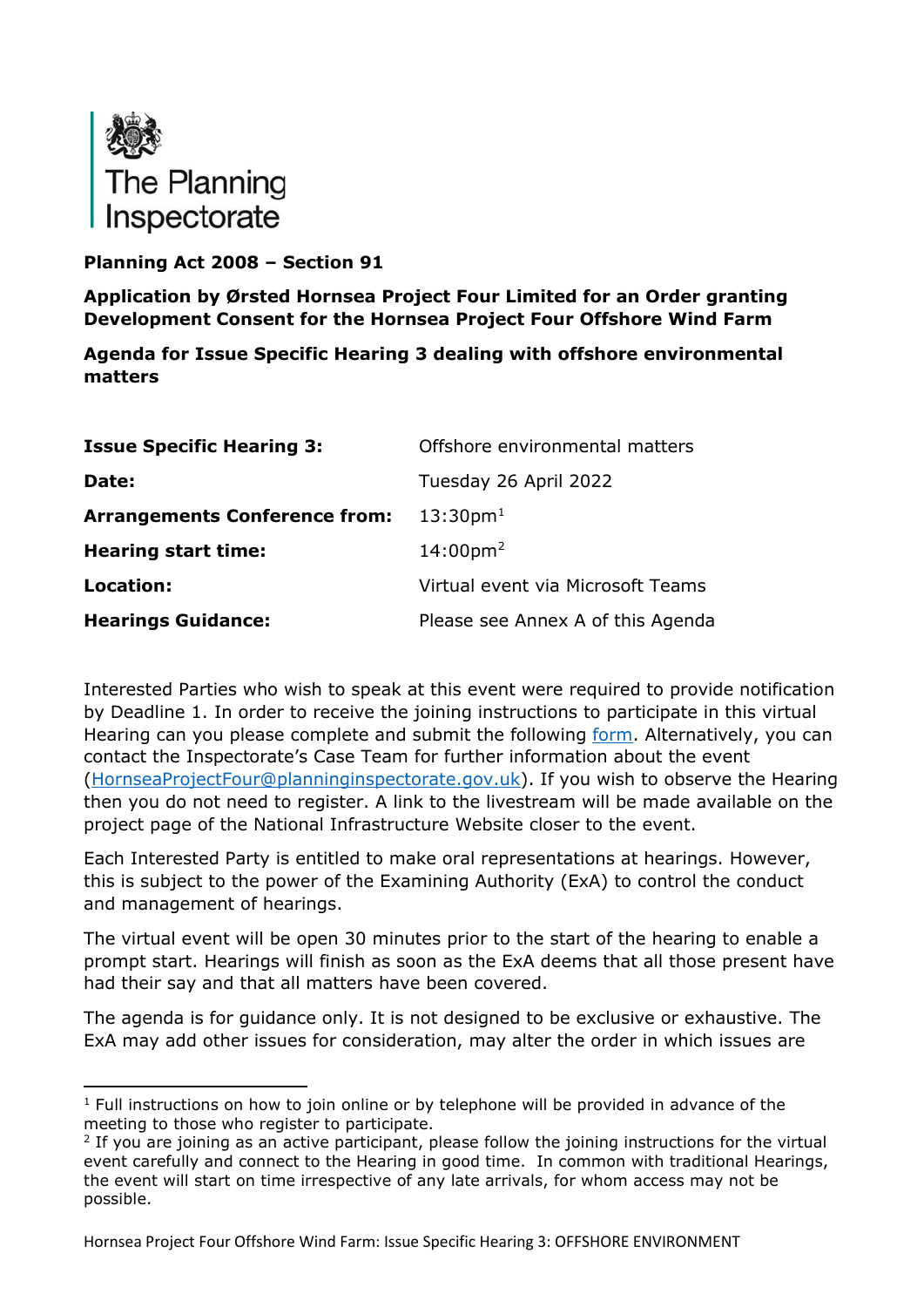considered and will seek to allocate sufficient time to each issue to allow proper consideration of them. Any lack of discussion of a particular issue at a hearing does not preclude further examination of this issue, including the asking of further written questions.

Every effort will be made to ensure that the issues will be discussed on the day that they are scheduled for. Should the consideration of these issues take less time than anticipated, the ExA may conclude the Hearing as soon as all relevant contributions have been made and all questions asked and responded to.

If there are additional matters to be dealt with or there are submissions that take a considerable amount of time, there may be a need to continue the session for longer on the day. Alternatively, it may be necessary to prioritise matters and defer others to further written questions.

#### **Please Note:**

**In order to ensure timely publication of the agenda, this has been drafted before the receipt of submissions for Deadline 3. As a consequence, the ExA may need to adjust the agenda at the meeting to allow for responses received at Deadline 3.**

#### **Purpose of hearing on offshore environmental matters:**

The purpose of the Hearing is to examine offshore environmental matters, in particular:

- **Infrastructure and Other Marine Activities and Users:** including effects on electricity, telecoms and oil and gas infrastructure, both existing and proposed.
- **Navigation and Radar (Marine and Air):** including air and marine navigation; emergency response, search and rescue operations, offshore and land-based radar (National Air Traffic Services and Ministry of Defence).
- **Commercial Fishing and Fisheries** (excluding fish and shellfish ecology).
- **Historic Environment:** marine archaeology.

**Please note that matters relating the Endurance Aquifer (and associated carbon storage) were discussed at the Issue Specific Hearing 1 on matters relating to the draft Development Consent Order on Tuesday 12 April 2022.**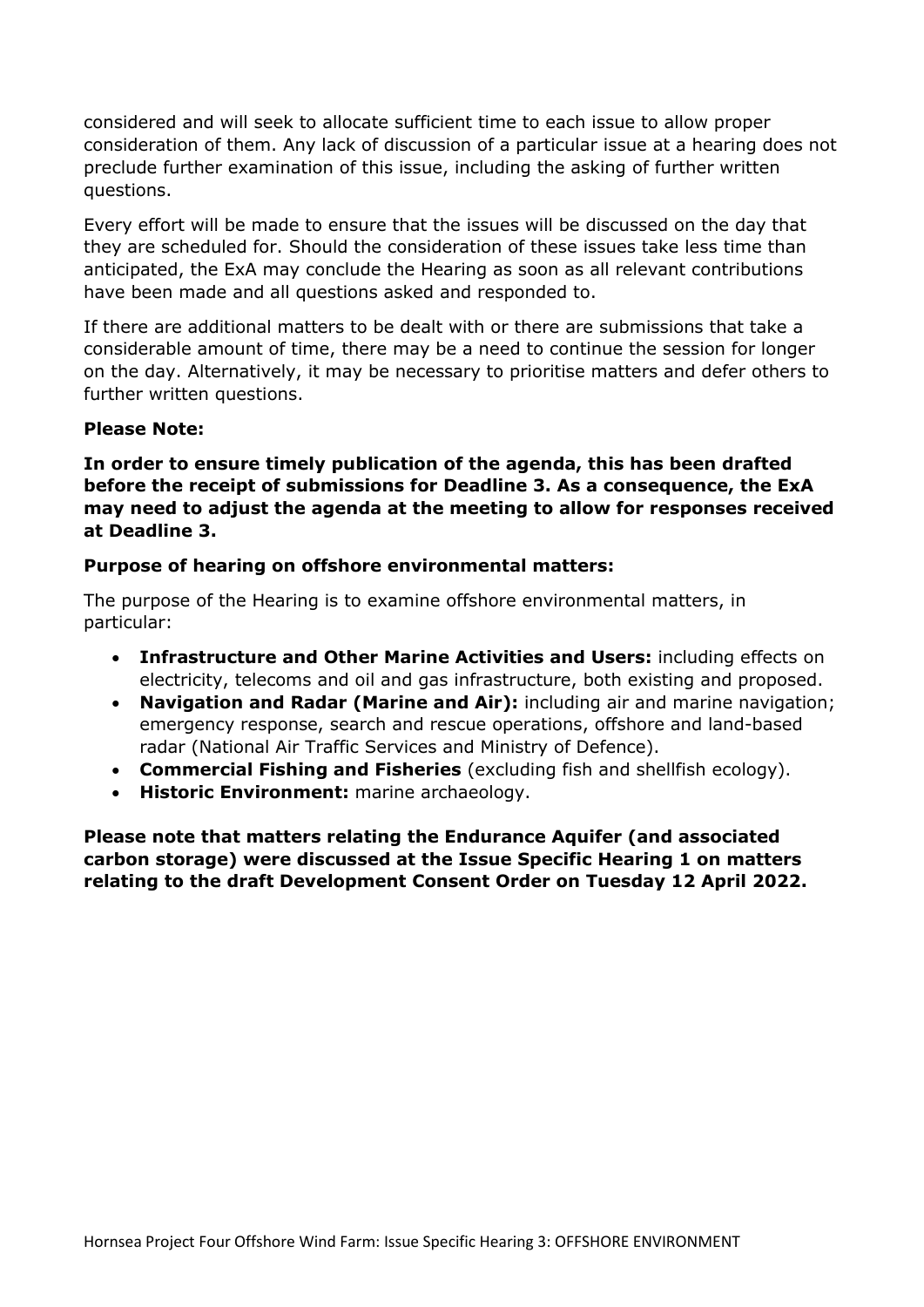

# Agenda

| <b>Title of meeting</b> | Hornsea Project Four Offshore Wind Farm Issue Specific Hearing<br>3 - offshore environmental matters |
|-------------------------|------------------------------------------------------------------------------------------------------|
| <b>Date</b>             | Tuesday 26 April 2022                                                                                |
| Time                    | 14.00pm                                                                                              |
| <b>Venue</b>            | Online via Microsoft Teams invitation                                                                |
| <b>Attendees</b>        | Invitees                                                                                             |

# **1. Welcome, introductions, arrangements for the hearing**

## **2. Historic Environment**

2.1 Update on progress on the Statement of Common Ground (SoCG) with Historic England (HE), including matters concerning the intertidal zone.

## **3. Commercial Fishing and Fisheries**

3.1 Update on progress on the SoCGs with National Federation of Fishermen's Organisations and Holderness Fishing Industry Group with special regard to UK potting fisheries.

## **4. Other Infrastructure and Users**

- 4.1 Examination of outstanding matters for Position Statements with NEO Energy and Perenco, particularly in relation to any aviation, radar, safety and navigation matters.
- 4.2 Update on discussions between the Applicant and National Grid Viking Link Limited (NGVL).

## **5. Aviation and Radar – general**

- 5.1 Update on agreements and discussions with NATS and with the Ministry of Defence regarding effects of Proposed Development on radar systems (offshore or land-based).
- 5.2 Update on effects on aviation operations generally, including airborne Search and Rescue (SAR) operations.

## **6. Shipping and Navigation – general**

- 6.1 Update on SoCGs with the Maritime and Coastguard Agency and Trinity House.
- 6.2 Any outstanding matters in regard to the gap between the Proposed Development and Hornsea Project Two array and management of Navigational Risk [NRA pt.2, APP-082 section 19.3.10].

Hornsea Project Four Offshore Wind Farm: Issue Specific Hearing 3: OFFSHORE ENVIRONMENT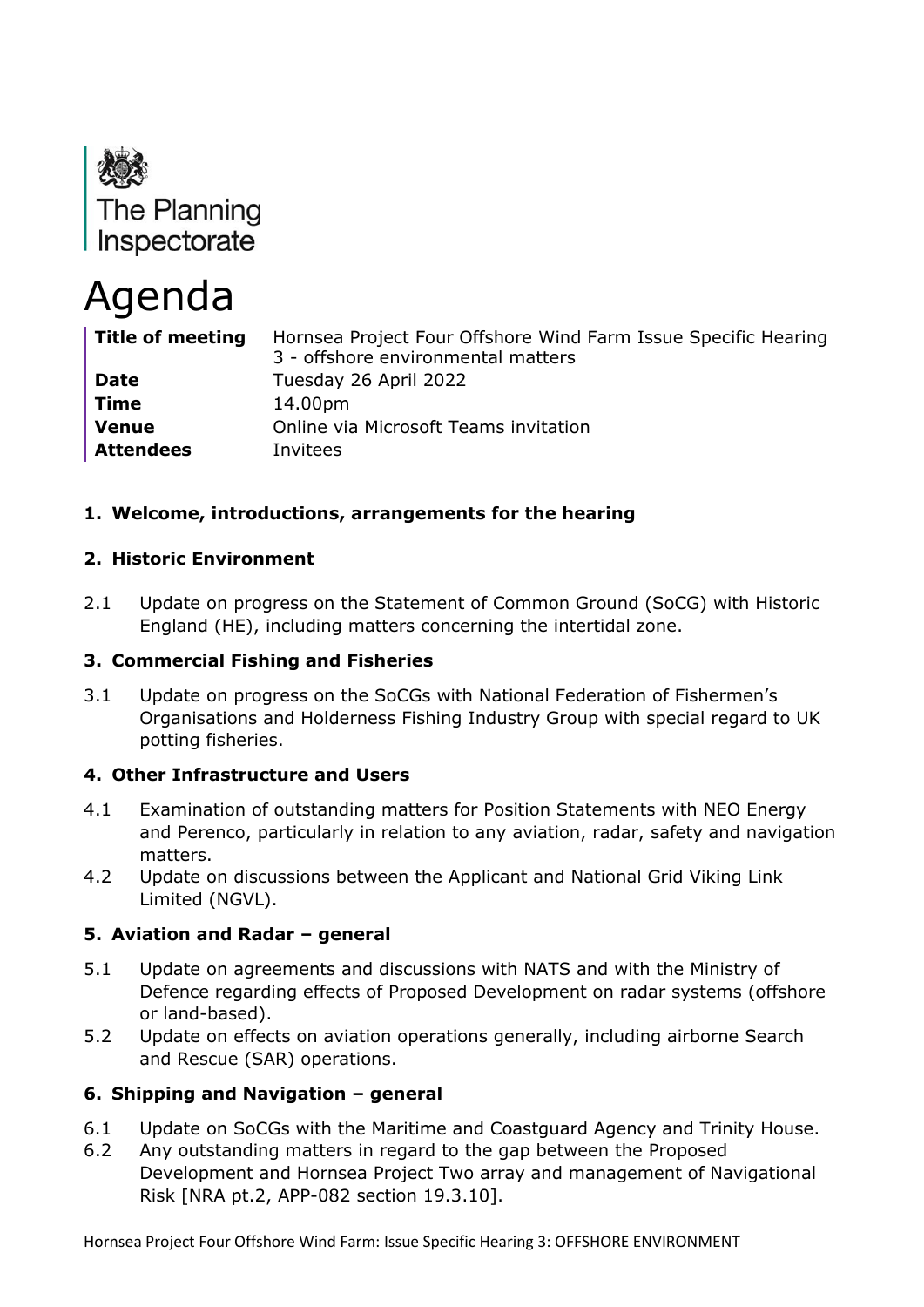#### **7. Any other business**

#### **8. Action points arising from the Hearing**

#### **9. Close of Hearing**

#### **Attendees:**

All Interested Parties are welcome to attend the hearing. However, the ExA considers that representatives for the following parties should consider attending because the ExA believes that the material that they have submitted raises issues that may need to be explored at the hearing:

- The Applicant;
- Historic England;
- Holderness Fishing Industry Group;
- The Marine Management Organisation;
- The Maritime and Coastguard Agency;
- Ministry of Defence;
- National Federation of Fishermen's Organisations;
- National Grid Viking Link Limited (NGVL);
- NATS;
- NEO Energy (SNS) Limited (NEO);
- Trinity House